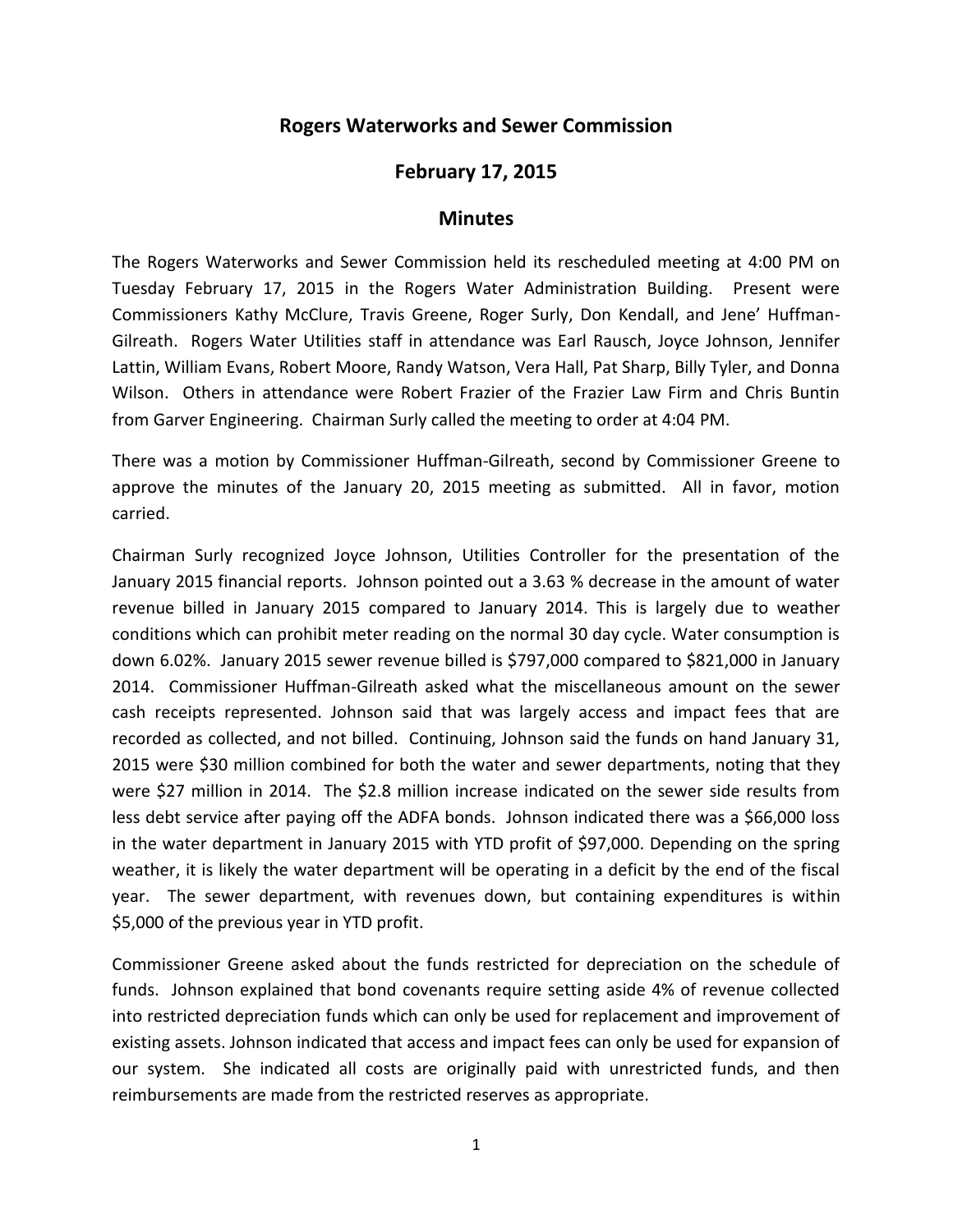Johnson asked for permission to move forward with the request for qualifications for bond counsel, with assistance from Robert Frazier, to pursue possibly calling the 2008-B water bonds early. Chairman Greene asked if bond counsel was necessary. Johnson indicated she thought it was a good approach to ensure all legal steps are taken, and proper paperwork including resolutions of the governing bodies, is in place. Johnson then discussed the need for an investment policy that would also address the appropriate level of reserves for the utility. An oversight group to monitor the policy would include Rausch, Utility Superintendent, Casey Wilhelm, City Finance Director and a designated Commissioner. After discussion Chairman Surly agreed to be the representative on the oversight group for the Commission.

Chairman Surly recognized Rausch, Utility Superintendent for the January staff reports. He said plan review numbers remain steady at this time. The construction projects are progressing slowly due to our recent bad weather. There are no City street construction contract bids to be presented this month. Rausch continued with good results of the last quarter test reports from Osage Creek monitoring station.

Unaccounted for water is at 13% for the calendar year and 19% for the month. There was one sanitary sewer overflow reported at 701 S 23<sup>rd</sup> St. No property damage reported. Chairman Surly asked how the sludge dryer was performing. Rausch answered that a few mechanical parts had to be replaced on the dryer recently. Robert Moore, RPCF Plant Manager stated Therma-Flite will be here next week to perform the final inspection, and to replace the rotary seal bearings which will take the sludge dryer out of service for approximately three (3) days. He hopes to catch up drying sludge the following week. Class A material sales are good and revenue is higher than expected.

Rausch asked the commission if staff needs to make a recommendation for selection of legal counsel. At this time, there is only one (1) firm that has submitted qualifications and the closing of submitting qualifications is scheduled for Friday Feb  $20<sup>th</sup>$ , 2015 at 2:00 PM. Commissioner Huffman-Gilreath expressed a request to see all the applicant qualifications statement. After discussion, a numbering rating system will be used in calculating the top score within five (5) categories. Rausch assured the Commissioners that he will send the information to them for review before the next Commission meeting.

Rausch recognized Chris Buntin from Garver Engineering as being selected to provide professional services in developing a comprehensive 2015 Water Master Plan. The fee for Garver to provide professional services is \$188,900 which is included in the current budget and will also carry over into the next budget cycle. The final report is expected to be complete around November 2015. Buntin said the study should provide approximately a 5-10 year forecast depending on future growth. Commissioner Kendall made a motion, second by